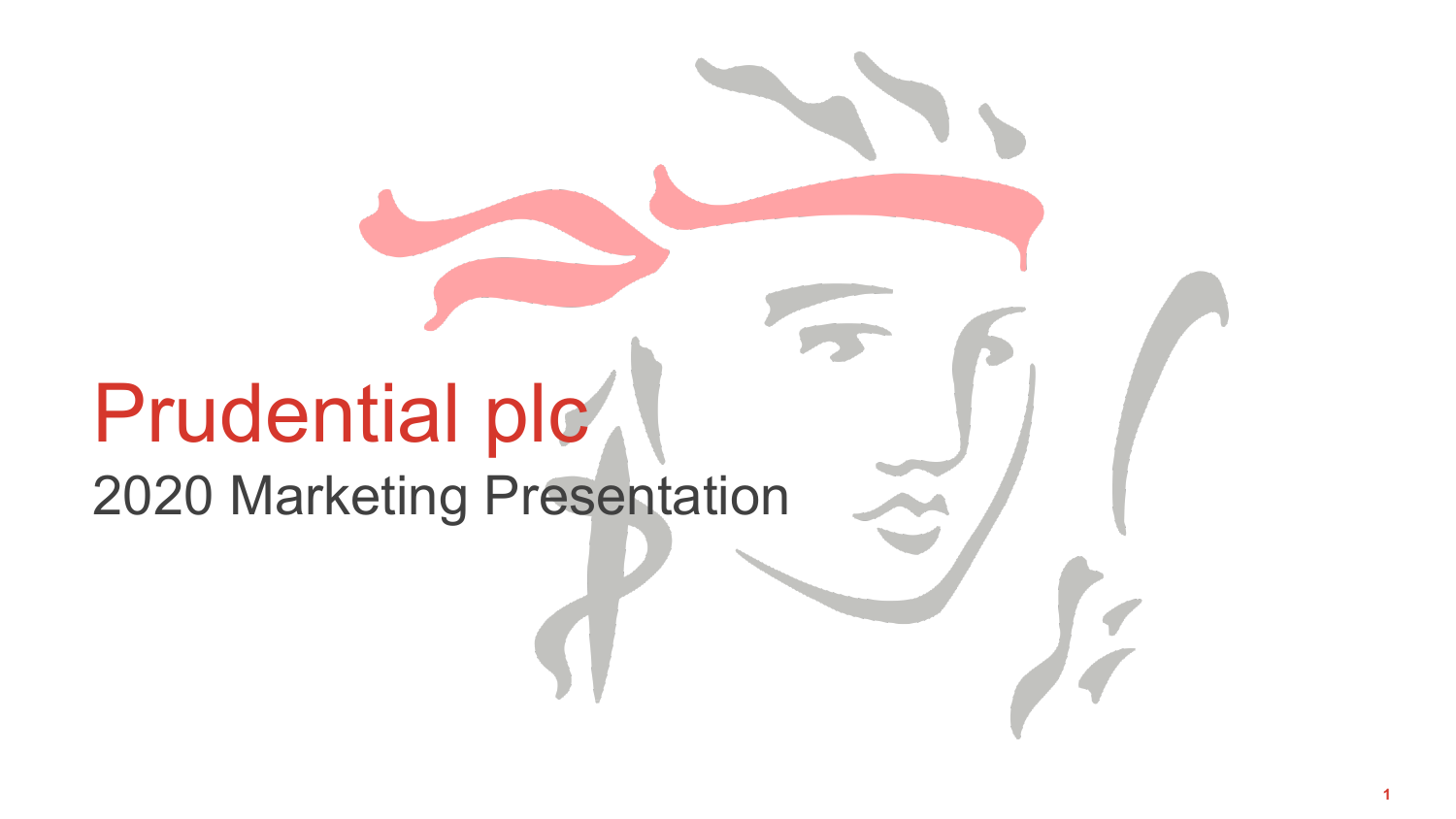This document may contain 'forward-looking statements' with respect to certain of Prudential's plans and its goals and expectations relating to its future financial condition, performance, results, strategy and objectives. Statements that are not historical facts, including statements about Prudential's beliefs and expectations and including, without limitation, statements containing the words 'may', 'will', 'should', 'continue', 'aims', 'estimates', 'projects', 'believes', 'intends', 'expects', 'plans', 'seeks' and 'anticipates', and words of similar meaning, are forward-looking statements. These statements are based on plans, estimates and projections as at the time they are made, and therefore undue reliance should not be placed on them. By their nature, all forward-looking statements involve risk and uncertainty.

A number of important factors could cause Prudential's actual future financial condition or performance or other indicated results of the entity referred to in any forward-looking statement to differ materially from those indicated in such forward-looking statement. Such factors include, but are not limited to, the impact of the current Covid-19 pandemic, including adverse financial market and liquidity impacts, responses and actions taken by regulators and supervisors, the impact to sales, claims and assumptions and increased product lapses, disruption to Prudential's operations (and those of its suppliers and partners), risks associated with new sales processes and information security risks; future market conditions, including fluctuations in interest rates and exchange rates, the potential for a sustained low-interest rate environment, and the impact of economic uncertainty, asset valuation impacts from the transition to a lower carbon economy, derivative instruments not effectively hedging exposures arising from product guarantees, inflation and deflation and the performance of financial markets generally; global political uncertainties, including the potential for increased friction in cross-border trade and the exercise of executive powers to restrict trade, financial transactions, capital movements and/or investment; the policies and actions of regulatory authorities, including, in particular, the policies and actions of the Hong Kong Insurance Authority, as Prudential's Group-wide supervisor, as well as new government initiatives generally; given its designation as an Internationally Active Insurance Group ("IAIG"), the impact on Prudential of systemic risk and other group supervision policy standards adopted by the International Association of Insurance Supervisors; the impact of competition and fast-paced technological change; the effect on Prudential's business and results from, in particular, mortality and morbidity trends, lapse rates and policy renewal rates; the physical impacts of climate change and global health crises on Prudential's business and operations; the timing, impact and other uncertainties of future acquisitions or combinations within relevant industries; the impact of internal transformation projects and other strategic actions failing to meet their objectives; the ability to complete a potential minority initial public offering of Jackson, or one of its related companies, or other strategic options in relation to Jackson, or one of its related companies; the effectiveness of reinsurance for Prudential's businesses; the risk that Prudential's operational resilience (or that of its suppliers and partners) may prove to be inadequate, including in relation to operational disruption due to external events; disruption to the availability, confidentiality or integrity of Prudential's information technology, digital systems and data (or those of its suppliers and partners); any ongoing impact on Prudential of the demerger of M&G plc; the impact of changes in capital, solvency standards, accounting standards or relevant regulatory frameworks, and tax and other legislation and regulations in the jurisdictions in which Prudential and its affiliates operate; the impact of legal and regulatory actions, investigations and disputes; and the impact of not adequately responding to environmental, social and governance issues. These and other important factors may, for example, result in changes to assumptions used for determining results of operations or re-estimations of reserves for future policy benefits. Further discussion of these and other important factors that could cause Prudential's actual future financial condition or performance or other indicated results of the entity referred to in any forward-looking statements to differ, possibly materially, from those anticipated in Prudential's forward-looking statements can be found under the 'Risk Factors' section in Prudential's Half Year 2020 Regulatory Results News Release. Prudential's 2020 Half Year Regulatory Results New Release is available on its website at [www.prudentialplc.com](http://www.prudentialplc.com/).

Any forward-looking statements contained in this document speak only as of the date on which they are made. Prudential expressly disclaims any obligation to update any of the forward-looking statements contained in this document or any other forward-looking statements it may make, whether as a result of future events, new information or otherwise except as required pursuant to the UK Prospectus Rules, the UK Listing Rules, the UK Disclosure and Transparency Rules, the Hong Kong Listing Rules, the SGX-ST listing rules or other applicable laws and regulations.

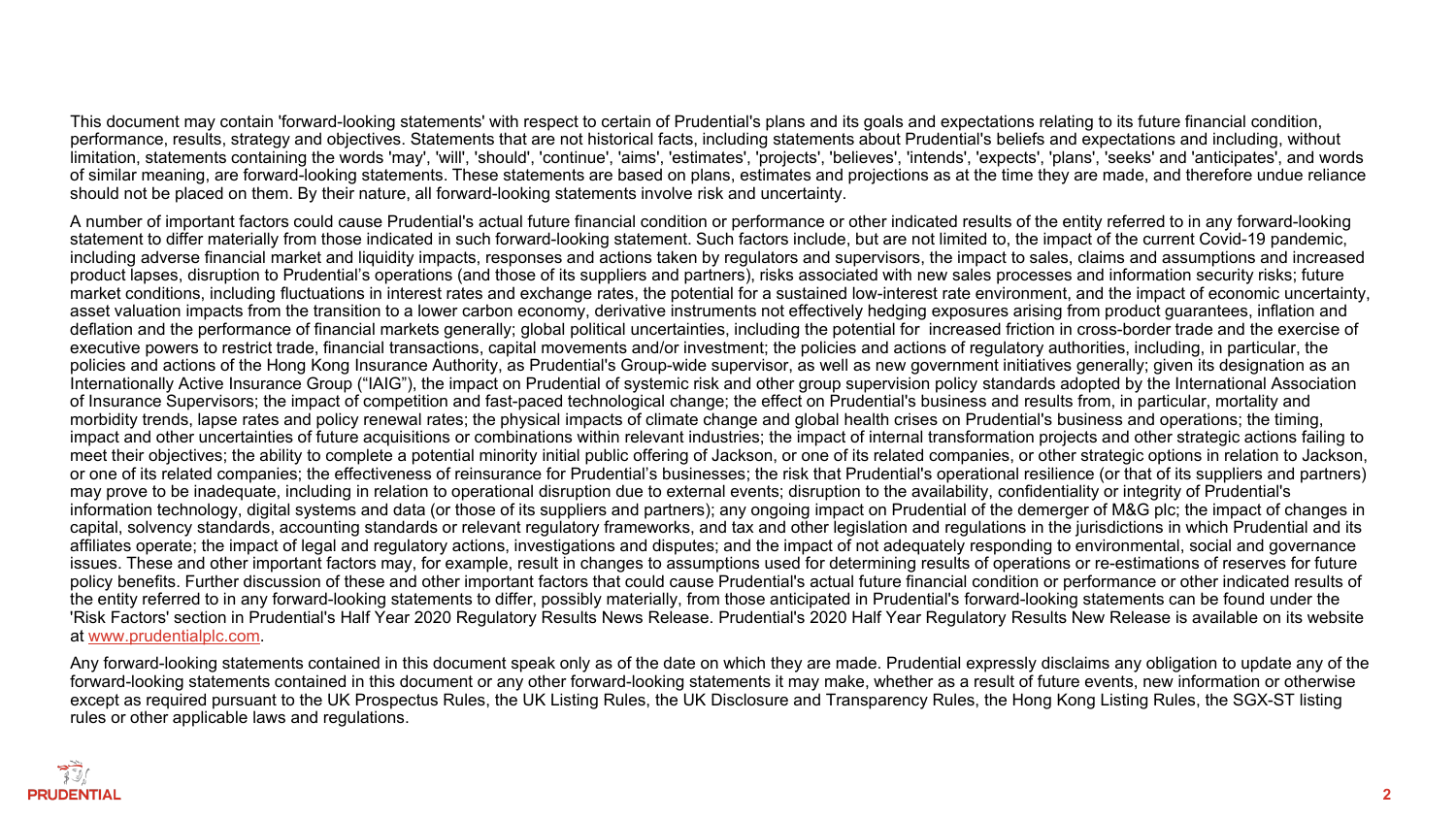### **Prudential** Our business model



### **PRUDENTIAL**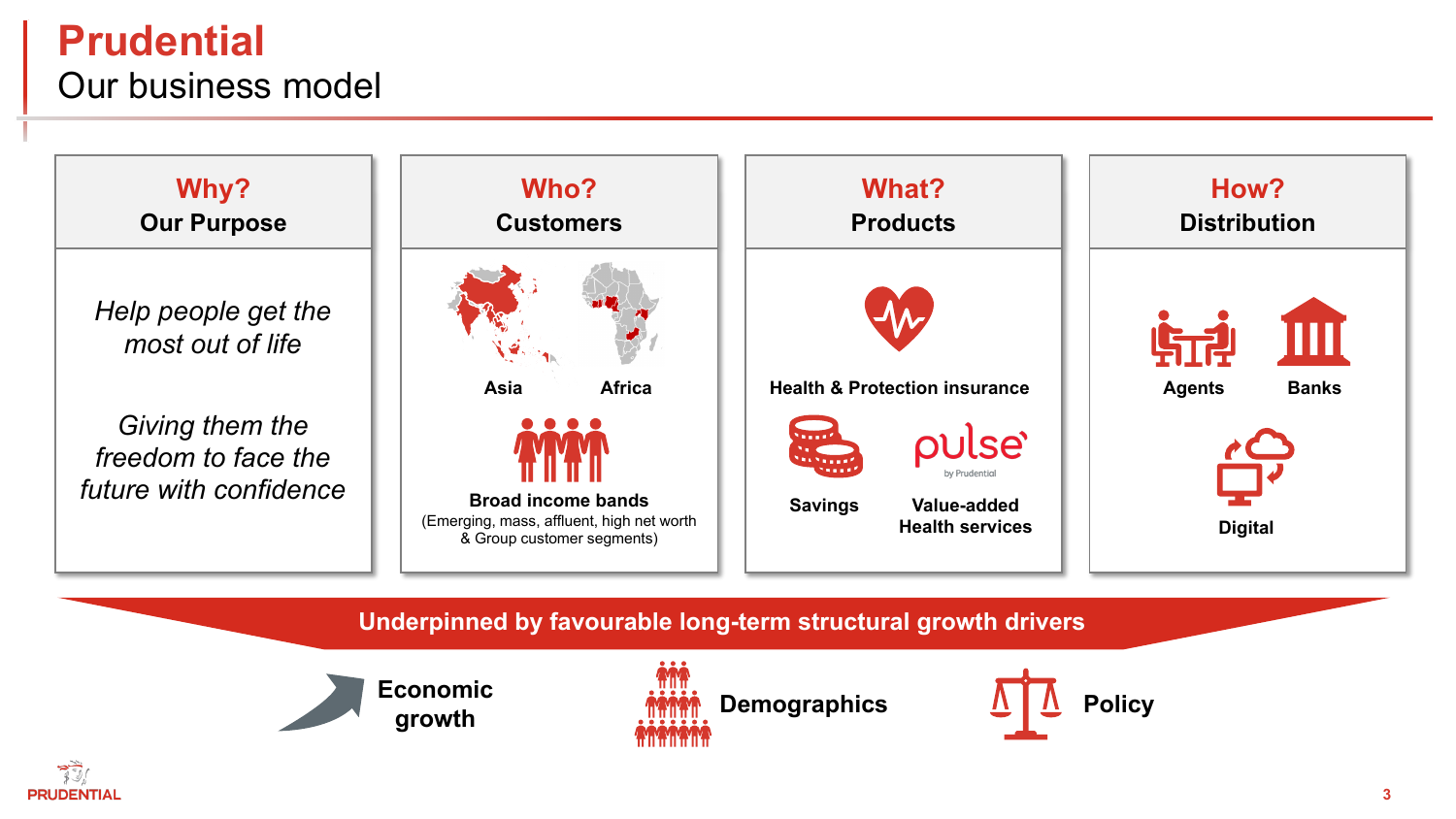**Majority of Asian markets remain below the inflection point, US\$10k to US\$20k GDP per capita, for life insurance penetration** 



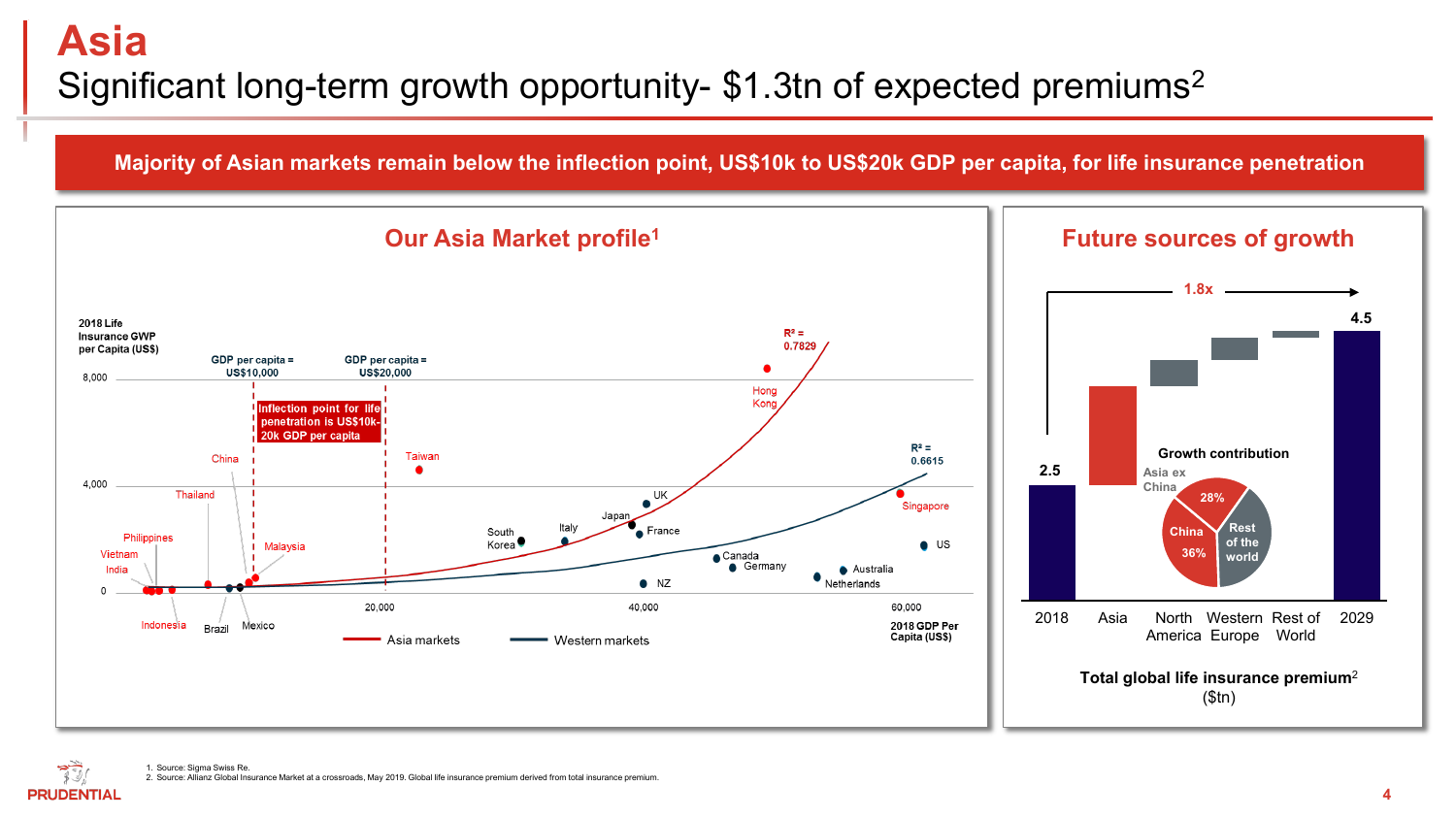### **Prudential**

### Leading pan-regional Asia franchise



- 1. Markets determined by regulatory and business requirements
- 2. Top 3 in 9 of 13 markets. Source: Based on formal (Competitors' results release, local regulators and insurance associations) and informal (industry exchange) market share data. Ranking based on new business (APE or weighted FYP depending on the availability of data)
- 3. United Nations, Department of Economic and Social Affairs, Population Division, World Population Prospects 2019 Revision

4. Includes Takaful, excludes Group business

**PRUDENTIAL** 

- 9. Total joint venture/foreign players only
- 8. Excluding Jiwasraya 10.Private players only

11.In FY19. Excludes India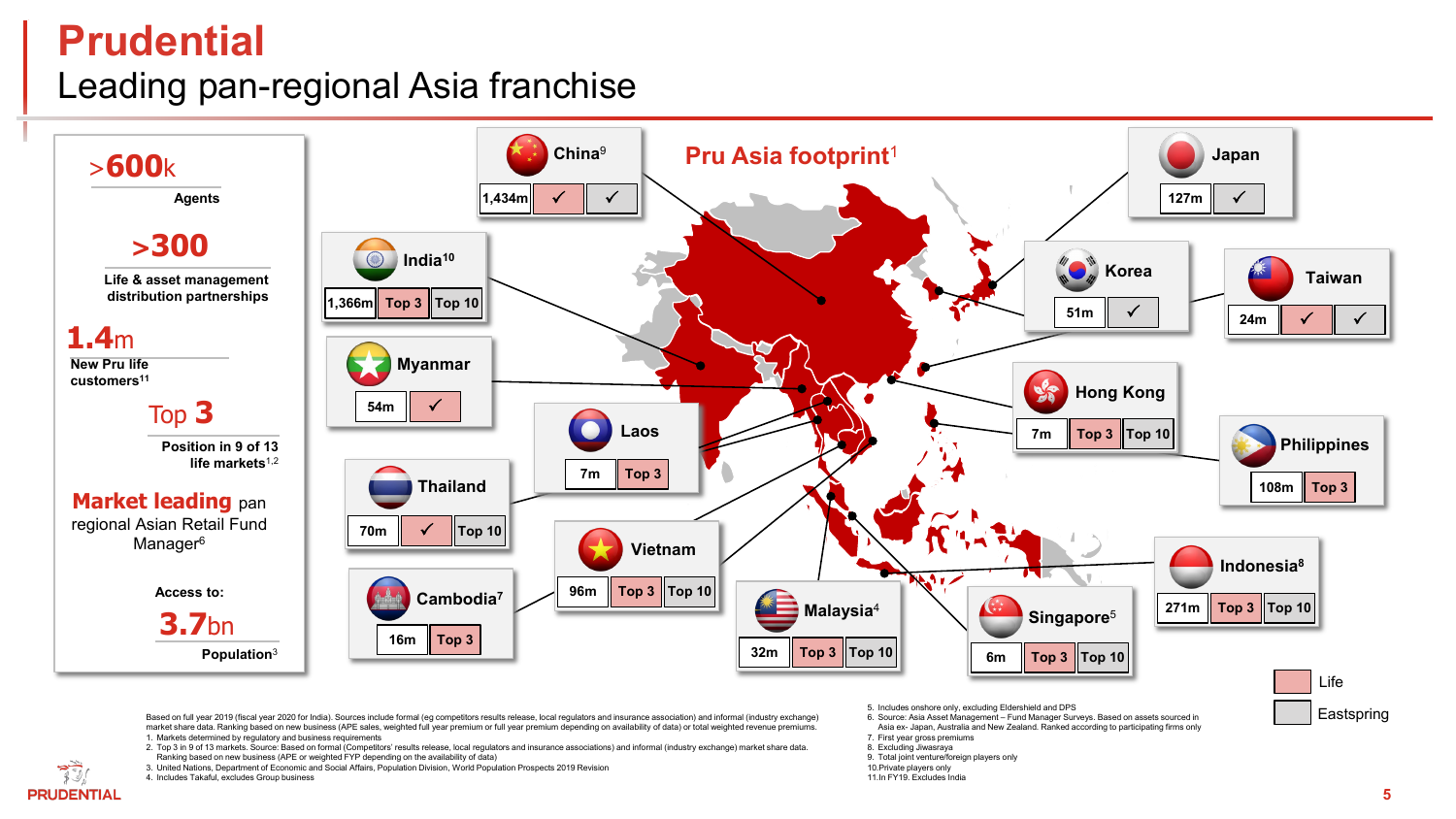### **Accelerate Pulse buildout**

Pulse is broadening our customer base, gathering new data and converting into sales

**ID**

**0.4 0.4**

**SG & Others 0.1**







**Broadening customer base**

### **Profile**

- **Mass affluent**
- **Average age: 40**

#### **vs**

#### **Pulse User Profile**

- **Digitally savvy**
- **Average age: 30**

#### **70% of users are new to Prudential customer PCA Customer Prudential customers<sup>1</sup>**



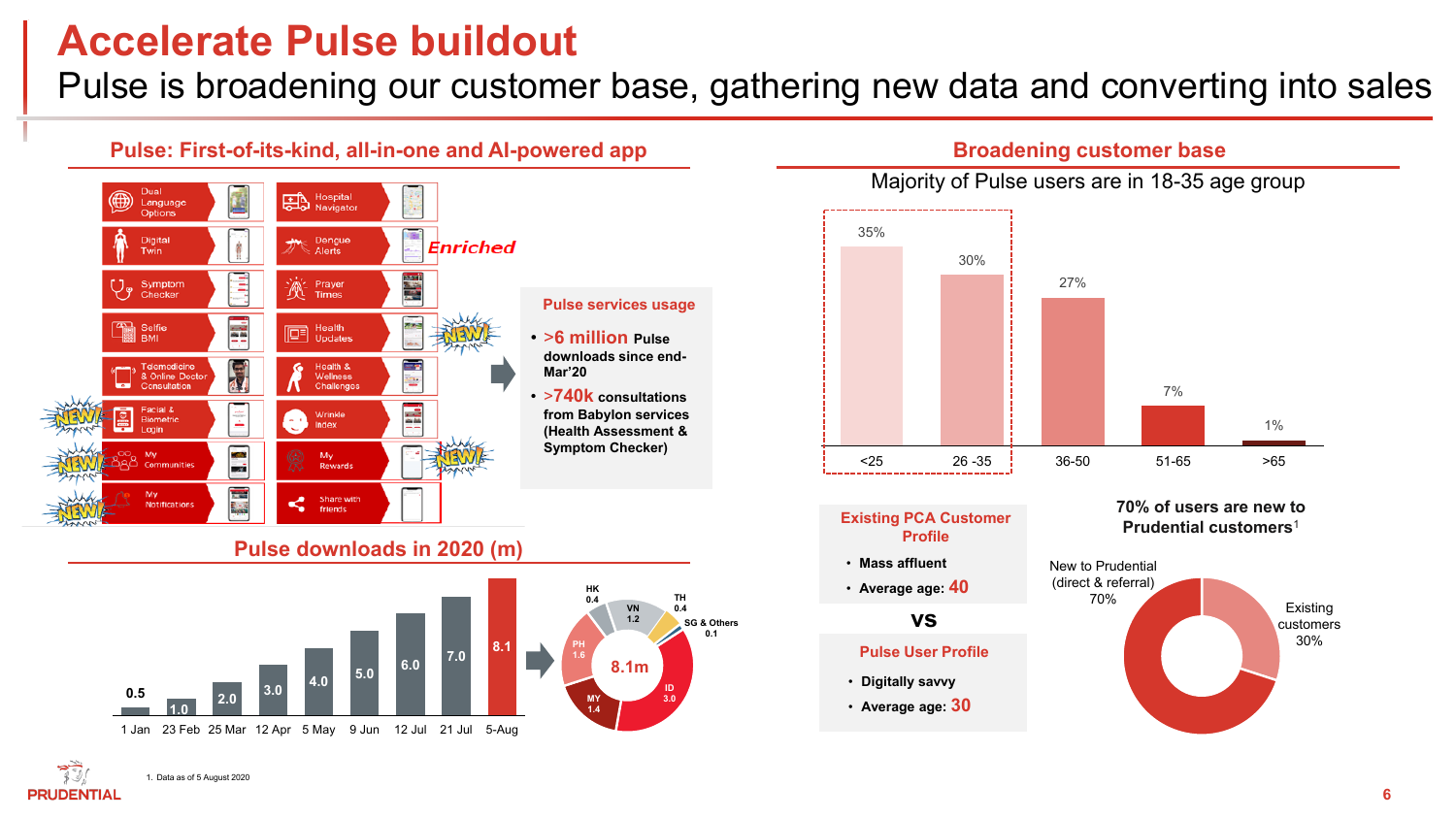### **Our aims and strategy** Post US separation

## **Aim Strategy** Long-term delivery of attractive shareholder returns through capital appreciation Sext-reinforc, **Growth** Alignment **Purpose**

Help people get the most out of life, giving them the freedom to face the future with confidence

Position in growing health, protection & savings markets in Asia & Africa

Build leadership positions with competitive advantages & economies of scale

Maintaining leadership in HK & ASEAN, whilst focusing on largest market opportunities: China, India, Indonesia & Thailand

Operating with discipline and innovation, with focus on high quality earnings

Use of trusted brands & digitally-enabled multi-channel distribution

Capital allocation will be rebalanced for reinvestment in growth



### **Growth in NBP > GDP**

**Double digit growth in EV per share**